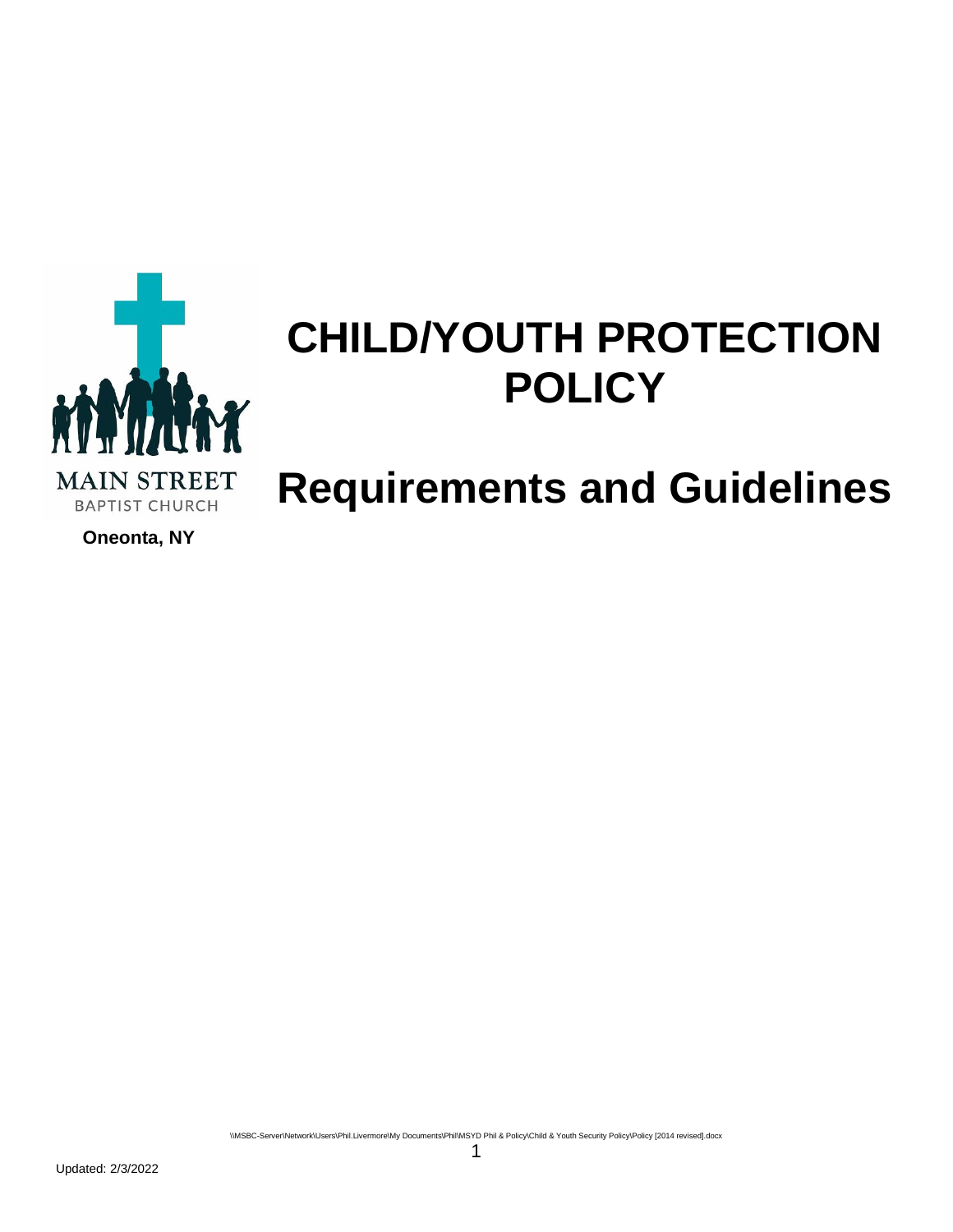## **Tables of Contents**

| 1. Definitions<br>1.1. "Child" and "Youth" and "Adult"<br>1.2. "Paid Staff Person," "Adult Volunteer," "Screened Adult," "Youth Volunteer and<br>"Paid Childcare Worker"<br>1.3. "Child/Youth Abuse"                                                                                                                                               | 3                                                                                                                                                   |
|----------------------------------------------------------------------------------------------------------------------------------------------------------------------------------------------------------------------------------------------------------------------------------------------------------------------------------------------------|-----------------------------------------------------------------------------------------------------------------------------------------------------|
| 1.4. "Two Person Rule"                                                                                                                                                                                                                                                                                                                             | 4                                                                                                                                                   |
| 2. Screening and Selection of Church Staff and Volunteers                                                                                                                                                                                                                                                                                          | 4                                                                                                                                                   |
| 3. Training: Ongoing Education of Persons Who Work with Children and Youth                                                                                                                                                                                                                                                                         | 5                                                                                                                                                   |
| 4. Supervision of Children and Youth<br>4.1. General Rules<br>4.2. Supervision of Classroom Activities<br>4.3. Open Door Policy<br>4.4. Sign-in & Registrations<br>4.5. Supervision of Non-Classroom Activities<br>4.6. Counseling of Youth and Children<br>4.7. Time Following Group Events<br>4.8. Childcare for Adult Small Groups (Home Teams) | 6<br>$6\phantom{1}6$<br>$6\phantom{1}6$<br>$\overline{6}$<br>$\overline{6}$<br>$\overline{7}$<br>$\overline{7}$<br>$\overline{7}$<br>$\overline{7}$ |
| 5. Transportation<br>5.1. Requirements<br>5.2. Guidelines                                                                                                                                                                                                                                                                                          | 7<br>$\overline{7}$<br>8                                                                                                                            |
| 6. Trip and Retreat Supervision                                                                                                                                                                                                                                                                                                                    | 8                                                                                                                                                   |
| 7. Responding to <b>Allegations</b> of Child Abuse                                                                                                                                                                                                                                                                                                 | 9                                                                                                                                                   |
| 8. Accident/Injury Reporting                                                                                                                                                                                                                                                                                                                       | 10                                                                                                                                                  |
| 9. Implementation                                                                                                                                                                                                                                                                                                                                  | 10                                                                                                                                                  |
| 10. Application                                                                                                                                                                                                                                                                                                                                    | 10                                                                                                                                                  |
| 11. Adoption of Child Protection Policy                                                                                                                                                                                                                                                                                                            | 10                                                                                                                                                  |
| Appendix A – Volunteer Application & Background Check Authorization<br>Appendix <b>B</b> - Medical Information & Release Form<br>Appendix C - Accident/Injury Report Form<br>Appendix D - Allegation of Abuse Sheet<br>Appendix $\underline{E}$ – Telephone Reference Sheet                                                                        | 11<br>14<br>16<br>17<br>18                                                                                                                          |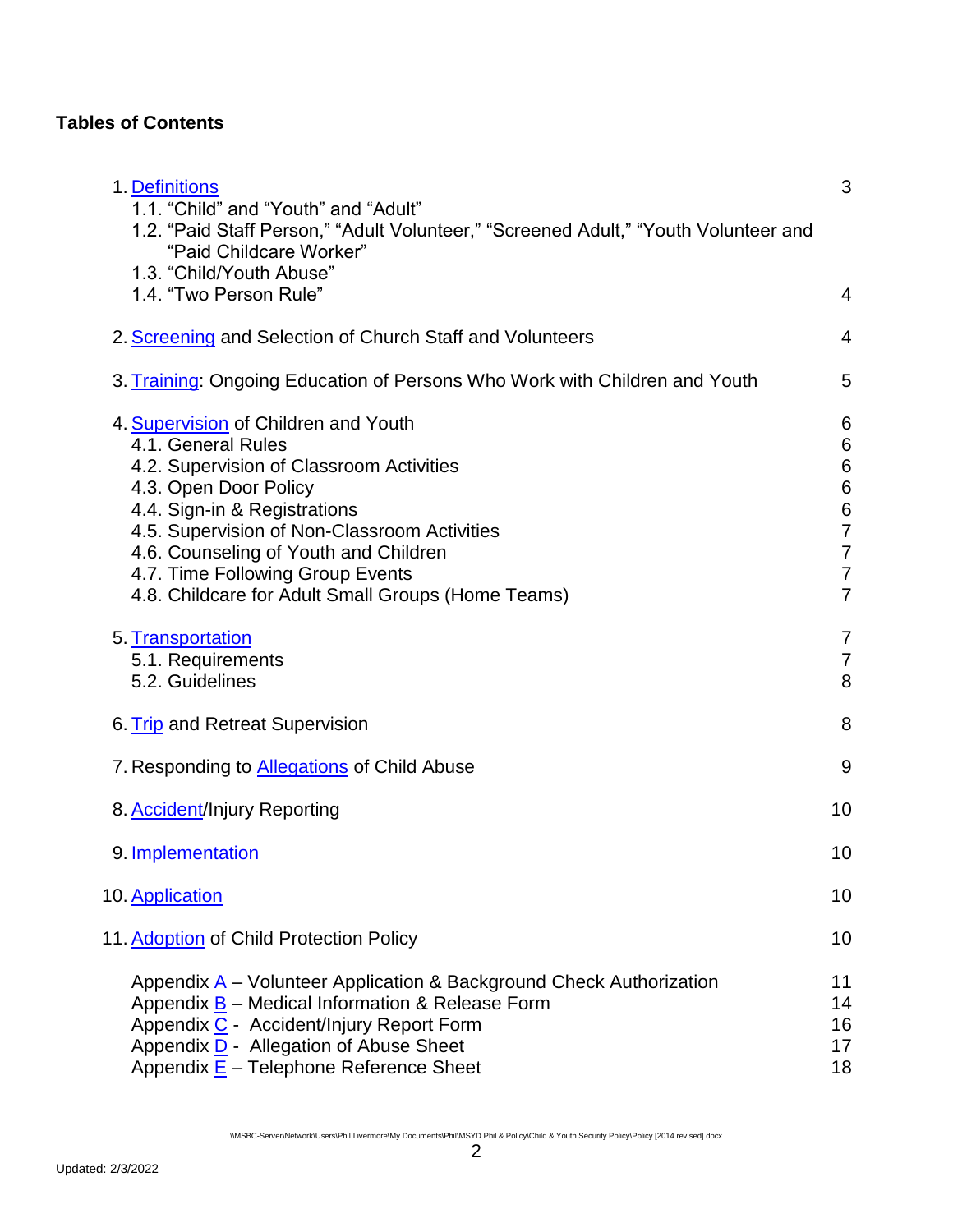## **Introduction**

**Thank you for your willingness to serve in a ministry devoted to presenting Christ to the next generation. Main St. Baptist Church is committed to making children and youth followers of Jesus in a safe and secure environment. This policy seeks to promote an environment in which every person can experience God's love through appropriate relationships.**

## <span id="page-2-0"></span>**1. Definitions**

## **1.1. Child, Youth and Adult**

- **1.1.1.** A **child** is anyone in 6<sup>th</sup> grade or below (usually under the age of 12).
- **1.1.2.** A **youth** is anyone not a "child" and under the age of 18 (usually ages 12-17).
- **1.1.3.** An **adult** is anyone 18 years of age or older.

#### **1.2. Paid Staff Person, Adult Volunteer, Screened Adult, Youth Volunteer and Paid Childcare Worker**

**1.2.1.** A **paid staff person** is someone paid by the church, overseen by a Pastor and screened.

**1.2.2.** An **adult volunteer** is someone who has not been screened. They will go through the application and interview process. They can work in a room with a Screened Adult or paid staff person.

**1.2.3.** A **screened adult** is a volunteer who has gone through the screening process.

**1.2.4**. A **youth volunteer** is someone in grades 7-12 and is not yet 18 years old. They will not have been screened, yet they will go through the application and interview process. They can work in a room with a **screened adult** or paid staff person.

**1.2.5**. A **paid childcare worker** is a youth or adult who is paid directly by the church to care for children at a church event. Adults in this category will be screened. Youth will be required to go through the application and interview process.

## **1.3. Child/Youth Abuse**

For purposes of this policy, **child/youth abuse** is defined as any of the following:

## **1.3.1 Physical Abuse**

Physical abuse is any violent non-accidental contact resulting in injury. This includes, but is not limited to, striking, biting, or shaking. Injuries include bruises, fractures, cuts,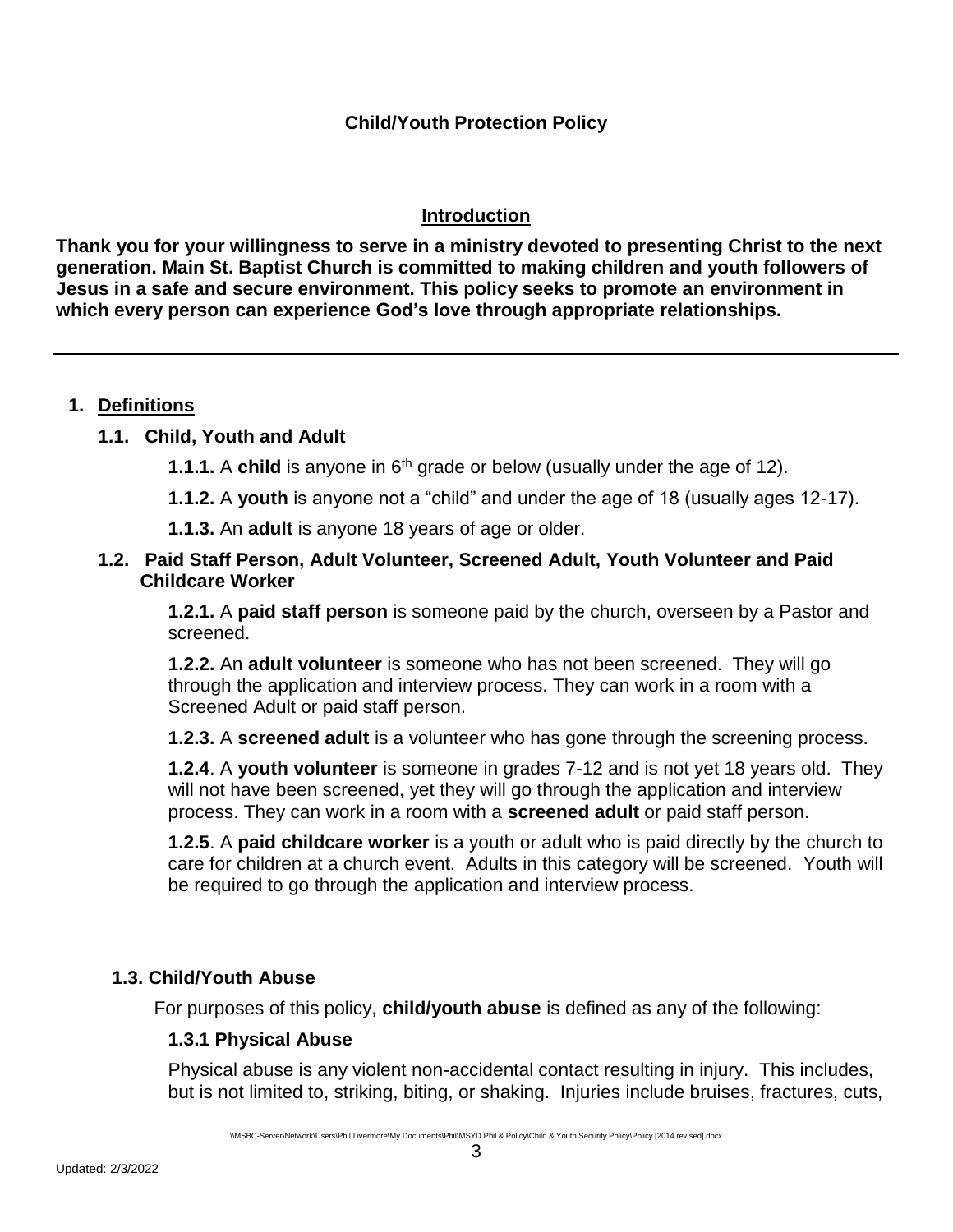and burns. Note: Physical abuse does not always leave identifiable physical evidence, i.e.: there can be internal bleeding or internal bruising.

## **1.3.2. Sexual Abuse**

Sexual abuse includes inappropriate touching (with or without clothing), demands for sexual performance, sexual threats, or coercion for sexual purposes. Any form of sexual activity with a child/youth can occur at the church, at home, or any other setting. The abuser may be an adult, a youth, or another child.

## **1.3.3. Emotional Abuse**

A pattern of intentional conduct which crushes a child's/youth's spirit or attacks his/her self-worth through rejection, threats, terrorizing, isolating, or belittling.

## **1.4. Two Person Rule**

**1.4.1. The two person rule**: at least two volunteers or paid staff must be present in any class or event involving children or youth. At least one of these persons must be a screened adult or a paid staff person.<sup>1</sup>

**1.4.2. Children (infant – 6<sup>th</sup> grade):** at least one screened adult or paid staff person plus a youth volunteer or an adult volunteer must be present.

**1.4.3. Youth (7-12th grade):** At least one screened adult or paid staff person and another adult volunteer must be present.

## <span id="page-3-0"></span>**2. Screening and Selection of Church Staff and Volunteers**

**2.1.** Adults who regularly work with children and youth through Main St. Baptist Churchsponsored activities and each paid staff person will be screened. Those who work regularly with children/youth will be oriented to this policy prior to beginning their regular involvement. Applicants for paid or volunteer positions will complete an application form (see Appendix I). **MSBC<sup>2</sup> reserves the option to request background checks of any persons involved in its ministries to children and youth at any time.** Failure to comply to a request for background checks will prevent any further participation by that individual in any MSBC ministry to children or youth.

**2.2.** Paid staff working with children and youth (full-time and part-time) will be required to have background check. All records related to this will be filed in the individual personnel file.

**2.3.** Each adult applying to work with children and/or youth will authorize the church to conduct a criminal background screening. The church will pay all costs $3$ .

**2.4.** The church must obtain written authorization to run a background screening.

**2.5.** Before beginning work with either children or youth, each paid staff member and volunteer will sign a statement that they have read, understood and agree to abide by this Child and Youth Protection Policy.

 $\overline{a}$ 

<sup>&</sup>lt;sup>1</sup> This may include the presence of a designated screened person who moves in and out of rooms.

<sup>2</sup> MSBC – Main Street Baptist Church

<sup>\\</sup>MSBC-Server\Network\Users\Phil.Livermore\My Documents\Phil\MSYD Phil & Policy\Child & Youth Security Policy\Policy [2014 revised].docx <sup>3</sup> The cost of the background checks will be taken out of the .3015 Christian Education budget line.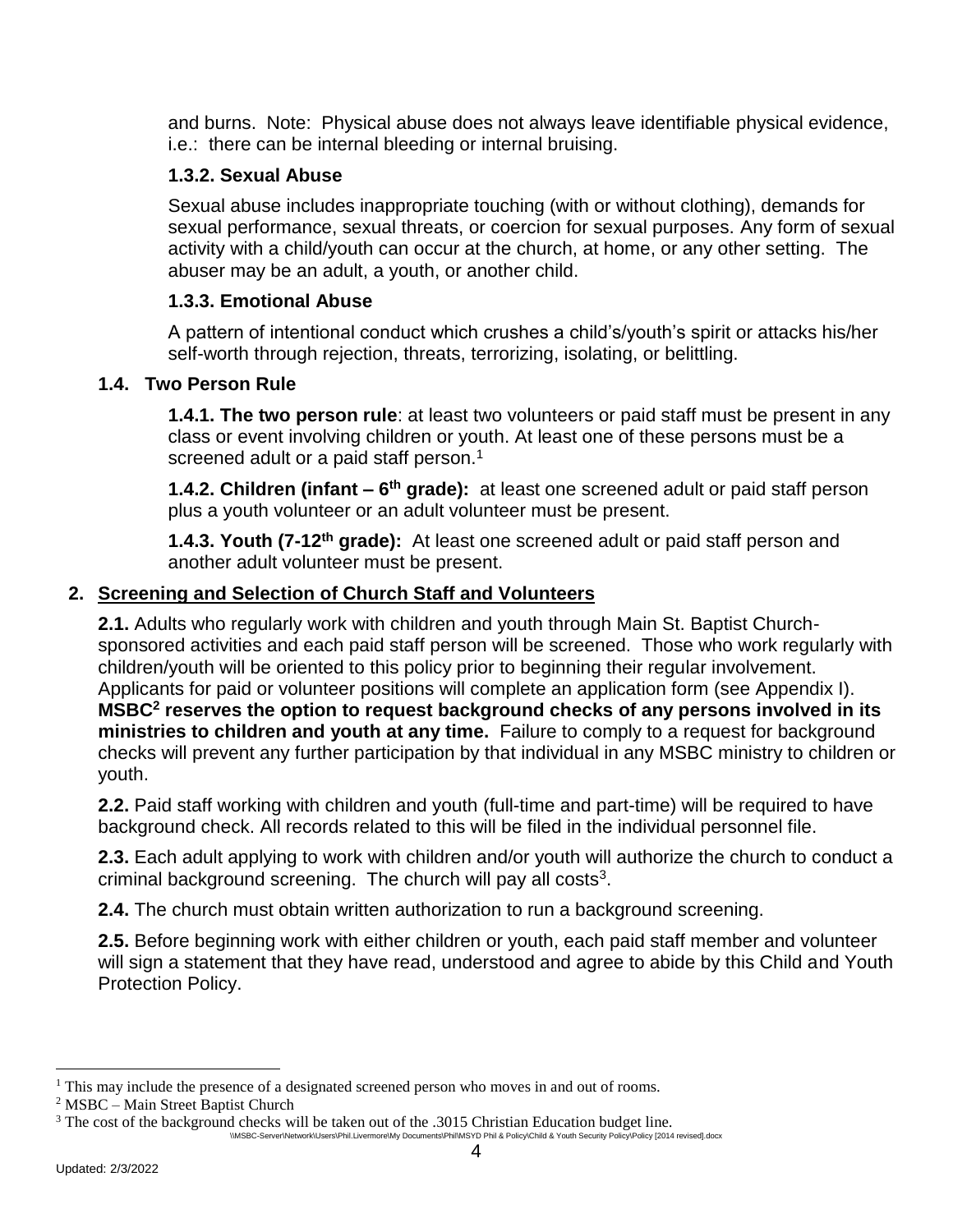**2.6.** After the interview and background screening have been completed, the decision will be made by the ministry director/team to accept or reject the applicant as a paid staff member or volunteer who will work with youth and/or children.

**2.7.** Where it has been determined that an applicant will **not** work with children or youth, those persons involved with the decision will handle it in a sensitive manner. A Pastor or designated member will inform the applicant in person. The specific reasons for the decision will be given, whenever possible. A written notation will be placed with the completed application and these documents will be kept on file in the church office for a minimum of five years.

**2.8.** All records will be kept in a locked cabinet in the church office. Access to these records will be maintained and monitored by the Associate Pastor – Educational Ministries and he will be responsible for their use.

**2.9.** If an applicant has been convicted of a crime or has an arrest record, a pastor and respective program director will make a determination regarding the individual's request to work with children.

**2.10.** An applicant who has been convicted of child abuse of any kind will not be permitted to work with children or youth in any church-sponsored activity.

**2.11.** Although not required to personally accomplish the above tasks, the Pastor or designated member<sup>4</sup> will be responsible for ensuring compliance. Program Directors are responsible for enforcing this policy.

## <span id="page-4-0"></span>**3. Ongoing Education of Persons Who Work With Children & Youth**

**3.1.** The church will conduct regular (at least annually) training focused on current issues of child protection for those working with children and youth<sup>5</sup>.

**3.2.** The training may include**:**

**3.2.1.** The definition and recognition of child abuse.

**3.2.2.** The church's policy and procedures on child abuse and the reasons for having them.

**3.2.3.** The need to maintain a positive classroom environment, including appropriate discipline and age-level characteristics.

**3.2.4.** The appropriate behavior for teachers and leaders of child/youth events<sup>6</sup>.

**3.2.5.** Abuse reporting responsibilities and procedures.

**3.2.6.** Explanation of appropriate interpersonal boundaries.

## <span id="page-4-1"></span>**4. Supervision of Children and Youth**

## **4.1. General Rules**

**4.1.1.** All activities involving children and youth will be supervised by at least one screened adult.

 $\overline{a}$ 

<sup>&</sup>lt;sup>4</sup> A designated member will be appointed by a Pastor or the elder board.

<sup>&</sup>lt;sup>5</sup> Printed materials distributed at the training will be sent to absentees. Absent persons will read and return a sign statement saying that they have read the materials within three weeks following the training session.

<sup>&</sup>lt;sup>6</sup> This includes providing guidelines to chaperones on mission trips and other such events.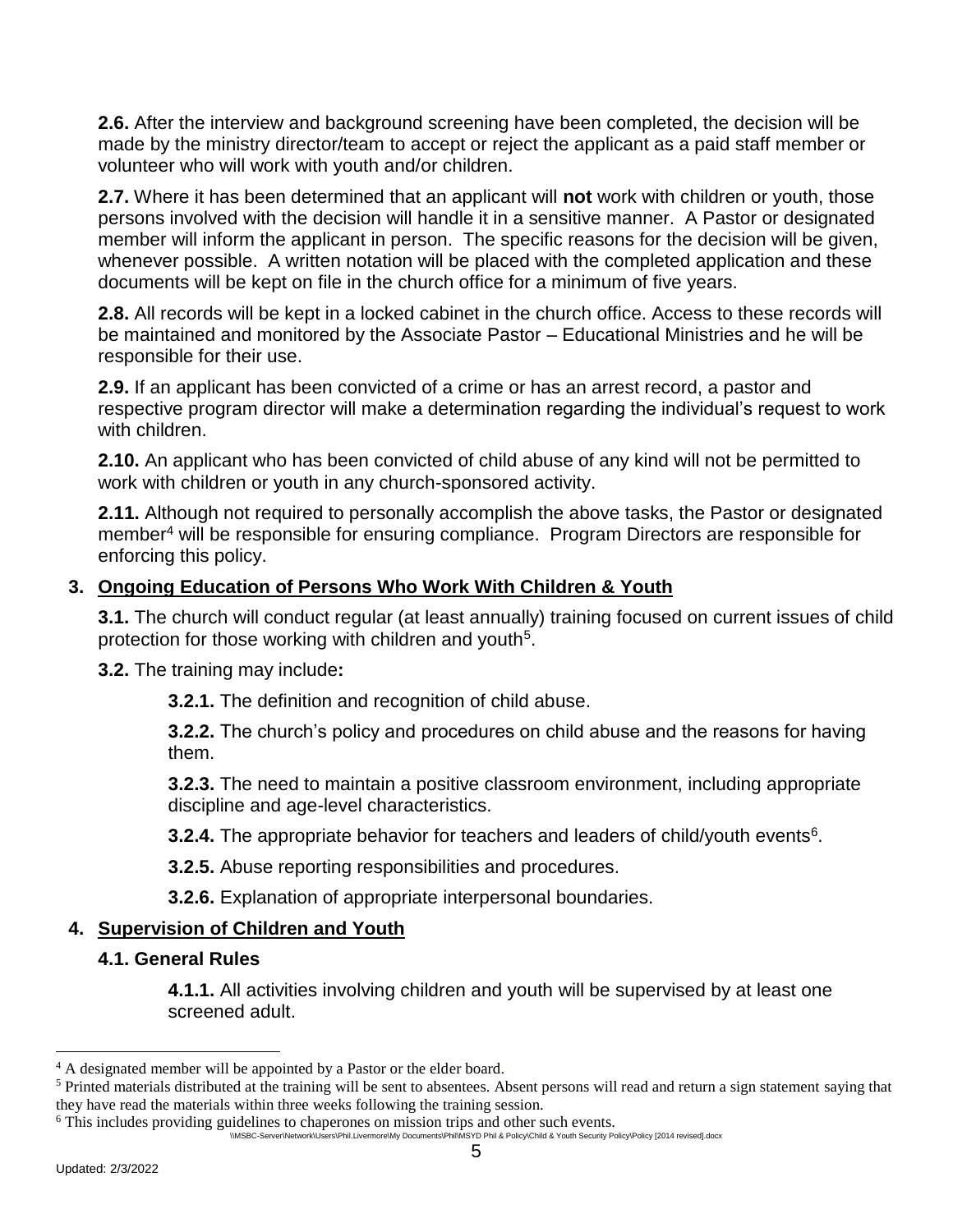**4.1.2.** Each room or space, where children are being cared for by an adult, will have visual access<sup>7</sup> into the room. (Windows in doors tend to reduce the opportunities for secrecy and isolation, conditions every child abuser seeks).

#### **4.2. Supervision of classroom Activities**

The "**Two Person Rule"** is the expectation, as defined above. Where the "Two Person Rule" is not possible, the classroom doors will remain open. A designated **screened** person will periodically check all classrooms.

#### **4.3. Open Door Policy**

Parents, volunteers or staff of the church may visit and observe all programs and classrooms at any time.

### **4.4. Sign-in & Registration**

**4.4.1.** Parents will complete or update registration of their children in the fall of each year.

**4.4.2.** Children will be checked-in and dismissed according to the procedures devised by the education committee.

## **4.5. Supervision of Non-Classroom Activities**

At least two screened adults will be present for all non-classrooms activities involving children and/or youth. Any meetings held in an individual's home will be supervised by at least two adults/ at least one of whom is not a member of the same family. Meetings held in an individual's home must be pre-approved by the child's/youth's parent or guardian and the church.

#### **4.6. Counseling of Youth and Children**

In instances of youth or child counseling where circumstances dictate that counseling would be most effective on a one-on-one basis, an appropriate church paid staff person may meet individually with a child/youth with the knowledge of at least one other paid staff person or screened adult. At any counseling session with children or youth, the door to the room used will remain open for the entire session, unless there is glass in the door or wall allowing a clear view into the room.

#### **4.7. Time Following Group Events**

Following child/youth group events, it is inevitable that occasionally a child's/youth's transportation will arrive after all other participants have departed. In those circumstances, a child/youth may unavoidably be supervised by one screened adult. Under these circumstances, it is still preferred that two persons (one screened) stay with the child/children or youth. However, the general rule requiring the presence of two screened adults may be suspended and one screened adult may exercise his/her best judgment for the participant's well-being.

## **4.8. Childcare for Adult Home Groups**

 $\overline{a}$ <sup>7</sup> Visual access can be accomplished by a window in the door or interior wall, by the use of a half door, or simply by the door being left open.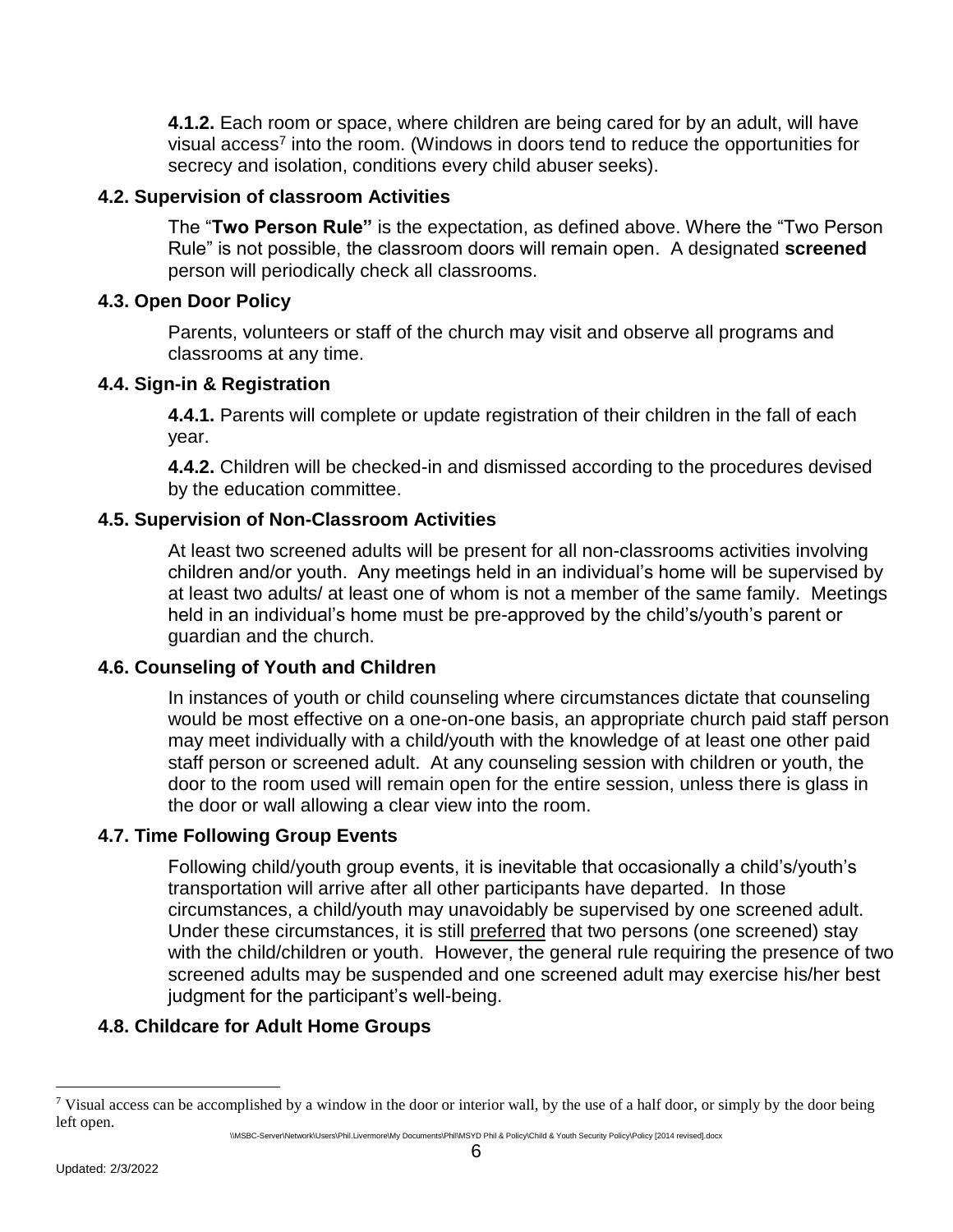The church does not provide childcare for adult home groups. Individual groups may make arrangements for childcare for children of group members.

## <span id="page-6-0"></span>**5. Transportation**

Transporting youth and children is an important concern. Their safety can be at risk in a variety of ways. Therefore, certain discretion must be used depending on the event attended, the locale of the event, and the age group participating. This policy includes both requirements and guidelines. When feasible, there will be adherence to the recommendations in the guidelines. It is expected that the requirements will always be followed.

### **5.1. Requirements**

**5.1.1.** Drivers must be known to the designated adult leader of the event.

**5.1.2.** When a child/youth is transported in any church-owned or church rented vehicle, the driver must be either the child's/youth's parent/guardian, a screened adult, a paid staff person or an approved driver employed by the rental company who is at least 21 years old.

**5.1.3.** Drivers must have a driver's license for the vehicle being operated. For example, if driving a church bus, a commercial license is required.

**5.1.4.** Drivers must require that manufacturer installed seat belts be used at all times and the number of passengers must not exceed the number of seat belts. Guidelines for car seats must be adhered to.

**5.1.5.** Drivers will be advised of a designated route and will not deviate from it except in cases of emergency or road detours.

**5.1.6.** Persons who regularly drive church owned vehicles must be listed on an approved driver list maintained in the church office.

**5.1.7.** In order to be listed on the approved driver list of church-owned vehicles, a motor vehicle record search must be conducted and the appointed pastors or his designee must determine if the record is satisfactory.

## **5.2. Guidelines**

**5.2.1** Drivers of buses (14 passengers or more) will be accompanied by at least one other **screened** adult.

**5.2.2.** Under some circumstances youth will be allowed to provide their own transportation. Adult youth leaders may advise and assist but will not require any child/youth to ride with a youth driver to a church endorsed event.

## <span id="page-6-1"></span>**6. Trip and Retreat Supervision**

Trip and retreat settings can call for different child/youth protection requirements depending on the circumstances. What follows are requirements and guidelines of this policy. The requirements will always be implemented. Depending on the circumstances of the setting, who is in attendance, etc., some or all of the guidelines will be implemented. Those in charge of the trip or retreat will be mindful of both requirements and guidelines.

## **6.1. Requirements**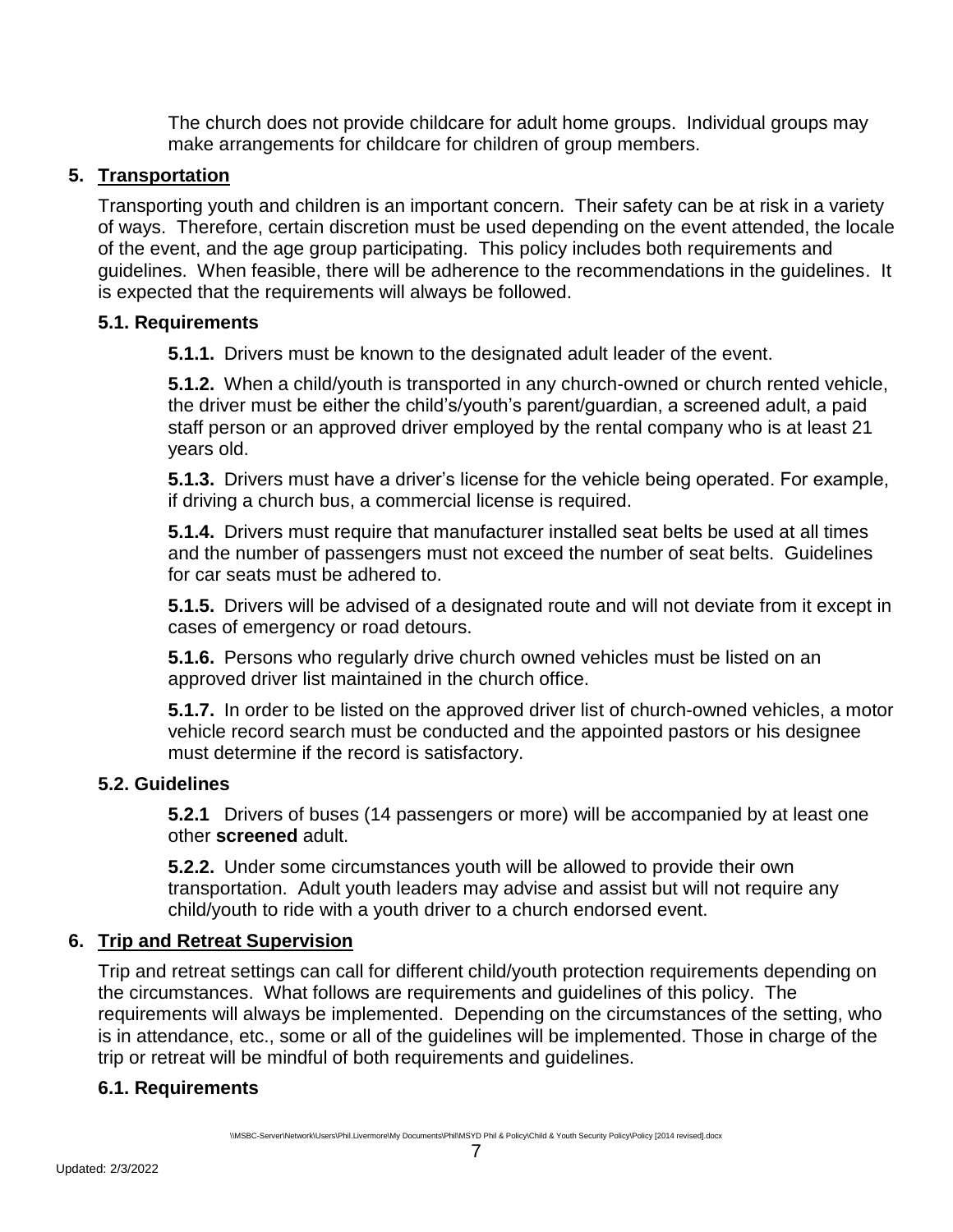**6.1.1.** There will be at least two screened adults present for all trips, retreats and other events where the children and/or youth gather at, or away from the church campus.

**6.1.2.** There will be at least one screened adult for each gender present at co-ed overnight events. At single gender overnight events, at least two adults present will be of the same gender as the participants.

**6.1.3.** The person in charge of youth/children for each overnight trip and/or retreat will carry parental permission slips including permission for emergency medical care.

### **6.2. Guidelines:** In a hotel type-setting, rooms will be assigned as follows:

**6.2.1.** Separate rooms for adults and children/youth will be assigned with at least two children/youth per room.

**6.2.2.** Random hall monitoring and room checks will be performed at night by two adults of the same gender as those being checked.

<span id="page-7-0"></span>**6.2.3.** Instances may arise where fewer rooms for adults are available. In this circumstance an adult will be placed in a room with the child/children in a separate bed.

### **7. Responding to Allegations of Child Abuse**

**7.1.** Everyone in the church has a moral responsibility and a legal duty to report suspected abuse whenever it comes to their attention, regardless of where that abuse takes place. Reporting abuse is a form of ministering to the needs of those crying out for help. Therefore, the proper authorities must be notified as soon as possible (i.e., the local law enforcement agency in the jurisdiction in which the child/youth resides or in which the suspected abuse occurred and/or that appropriate department of children's services). **THE NEW YORK ABUSE HOTLINE IS 1- 800-342-3720.**

**7.2.** Immediately, yet with dignity and respect for the sacred worth of the accused, remove the accused from further involvement with children and/or youth. Once the proper authorities have been contacted and the safety of the child or youth is secured, the pastor or other designated persons will inform the accused that abuse has been reported.

**7.3.** If abuse is observed by, disclosed to, or suspected by a volunteer and/or paid staff member of the church, the observer will report the incident immediately to a pastor or other designated person.

**7.4.** If the accused is a pastor or a member of his/her family, the allegations will be reported to a member of the Elder Board as soon as possible.

**7.5.** The parents of the victim will be notified as soon as possible. Whatever steps are necessary to assure the safety and wellbeing of the child or youth until the parent(s) arrive will be taken. **NOTE:** If one or both of the parents is the alleged abuser, follow the advice of the authorities concerning notification of others.

**7.6.** The care and safety of the victim is the first priority. All allegations will be taken seriously. The church will respond in a positive and supportive manner to the victim and the victim's family.

**7.7.** The church will provide a supportive atmosphere to all those who are affected, offering both objectivity and empathy as it seeks to create a climate in which healing can take place.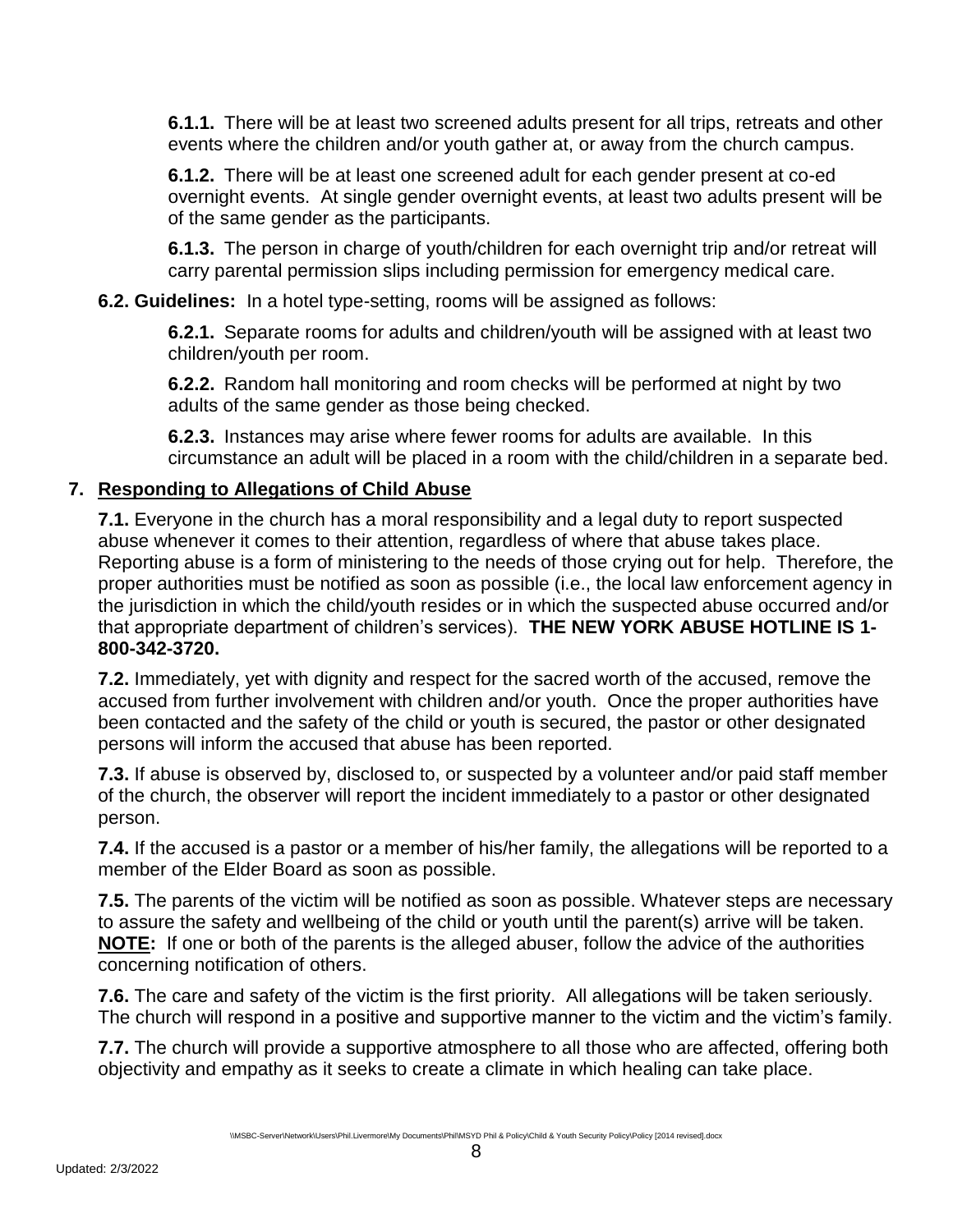**7.8**. After having reported the suspected abuse to the proper authorities, the appointed pastor or designated leader will report the incident immediately to the Elder Board.

**7.9.** A written report will be prepared by the Elder Board of the steps taken by the church in response to the reported abuse. All reports related to the incident will be kept in an incident file in a secure place.

**7.10.** Any contact with the media will be handled by the senior pastor or his appointed designee. **NOTE:** The church spokesperson will generally convey a spirit of concern for the spiritual, physical, and emotional well-being of all who are affected, and that the matter is being diligently and appropriately handled.

## <span id="page-8-0"></span>**8. Accident/Injury Reporting**

In the event of an incident or accident an accident/injury form will be filled out and submitted to the ministry team leader.

#### <span id="page-8-1"></span>**9. Implementation**

Unless otherwise specifically stated, it will be the responsibility of the Elder Board to implement this policy, to design and conduct future training, and to ensure the ongoing effectiveness of this policy.

#### **10. Application**

<span id="page-8-2"></span>All of those who participate in the life of this congregation and use it facilities - individuals, organizations, and groups within and outside this congregation - are expected to respect, implement, and adhere to these provisions at a minimum.

#### **11. Adoption of Child Protection Policy**

<span id="page-8-3"></span>This Child and Youth Protection Policy is adopted by action of Main Street Baptist Church.

Senior Pastor Elder Board Chair

Elder Board Secretary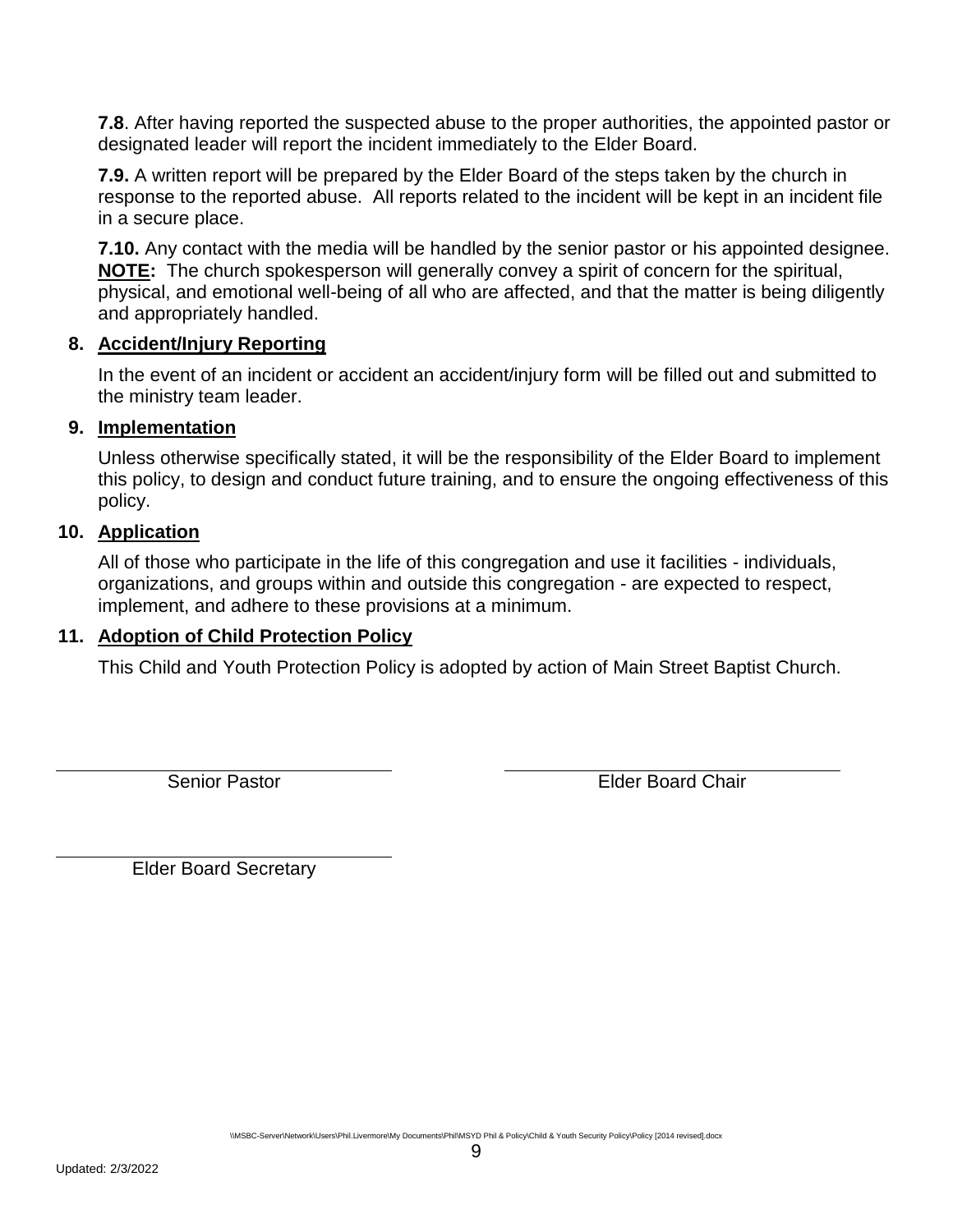## <span id="page-9-0"></span>**Appendix A**

## Main Street Baptist Church Volunteer Application and Background Check Authorization

CONFIDENTIALITY PLEDGE: All information gathered on this form will be kept in a secure location in the main office of the church and will be viewed by church leadership and staff to whom this information is pertinent.

Main Street Baptist Church is committed to providing a safe and secure environment for all children, youth, and volunteers who participate in ministries and activities sponsored by the church. The following policy statements and background check authorization reflect our congregation's commitment to preserving this church as a place of safety and protection for all who would enter and as a place in which all people can experience the love of God through appropriate relationships with others.

This application is to be completed by all applicants for any position involving the supervision or custody of minors. This is not an employment application form. It is being used to provide a safe and secure environment for those children and youth who participate in our programs and use our facilities. Please use a pen to complete this application.

#### **General Information:**

| Date                                                      |                                                                                                                                          |            |                                  |
|-----------------------------------------------------------|------------------------------------------------------------------------------------------------------------------------------------------|------------|----------------------------------|
| Name                                                      |                                                                                                                                          |            |                                  |
| Address, City, State, Zip                                 |                                                                                                                                          |            |                                  |
| Home Phone                                                | <b>Work Phone</b>                                                                                                                        |            |                                  |
| Email                                                     |                                                                                                                                          |            |                                  |
| Date of Birth                                             | <b>Social Security Number</b>                                                                                                            |            |                                  |
|                                                           |                                                                                                                                          |            | (Necessary for background check) |
| Do you regularly attend our worship services?             | <b>YES</b>                                                                                                                               | <b>NO</b>  |                                  |
| If yes, since when? (month/year)                          | <u> 1980 - John Stein, amerikansk politiker (</u>                                                                                        |            |                                  |
| Are you a member of Main Street Baptist Church?           | <b>YES</b>                                                                                                                               | NO.        |                                  |
| If not, are you a member of another church?               | <b>YES</b>                                                                                                                               | <b>NO</b>  |                                  |
| Name of Church:                                           |                                                                                                                                          |            |                                  |
| Are you currently involved with another area of ministry? |                                                                                                                                          | <b>YES</b> | <b>NO</b>                        |
| If so, please list:                                       |                                                                                                                                          |            |                                  |
|                                                           | \\MSBC-Server\Network\Users\Phil.Livermore\My Documents\Phil\MSYD Phil & Policy\Child & Youth Security Policy\Policy [2014 revised].docx |            |                                  |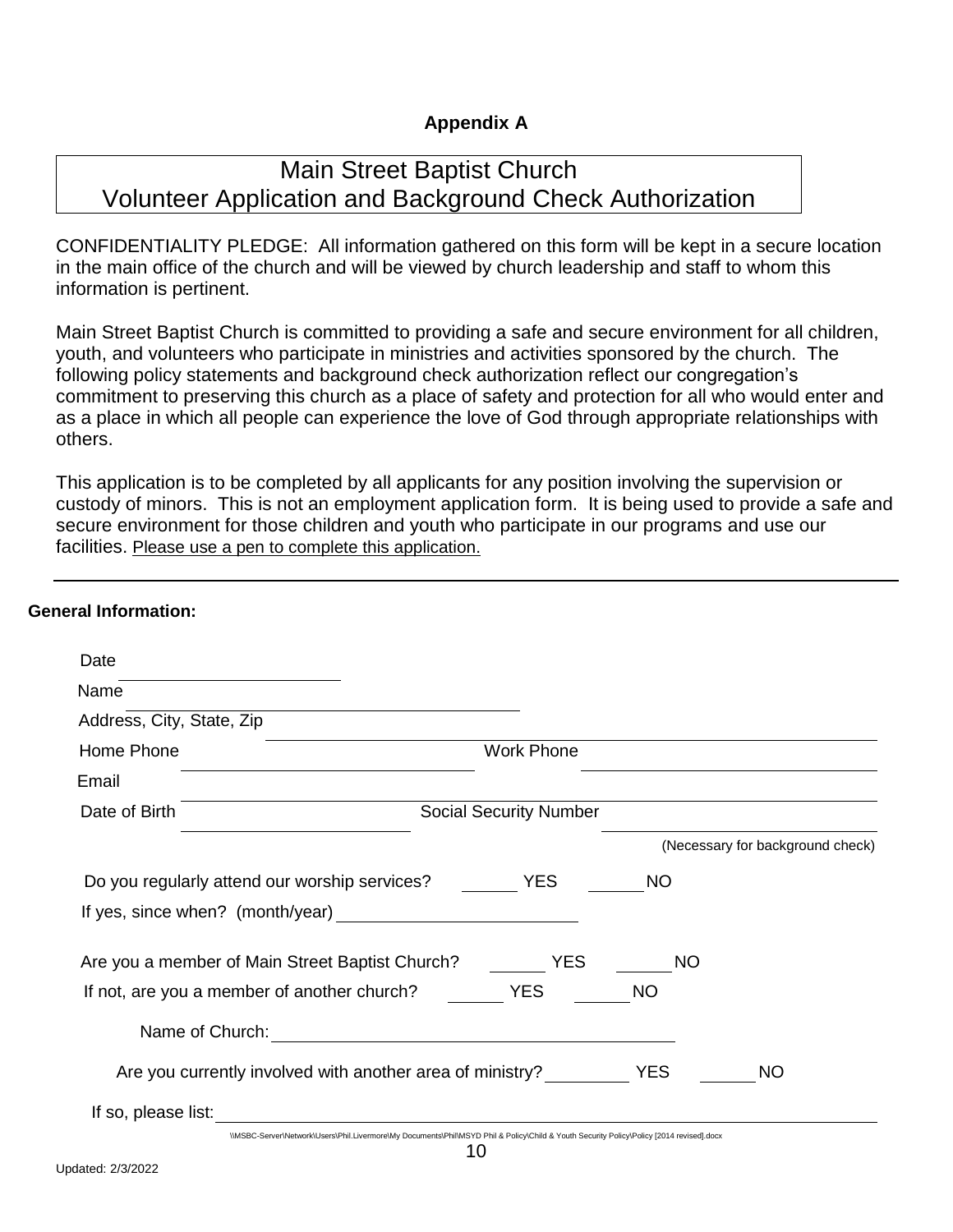Please list your experience working with children (i.e.: VBS, Sunday School, Parent, Babysitting, Teacher, Grandparent, etc.) Which best describes you: Christ follower, new believer, seeker/curious (circle one)? I am interested in working with children at this church because

**References:** List below two adults (who are not related to you) who have a definite knowledge of your character and ability to work with children.

#### **1. Church staff member, leadership team member, small group or ministry leader:**

| Address, City, State, Zip                                                                      |  |
|------------------------------------------------------------------------------------------------|--|
|                                                                                                |  |
| 2. Social friend, neighbor, or employer:                                                       |  |
|                                                                                                |  |
|                                                                                                |  |
|                                                                                                |  |
| <b>Personal Situation:</b>                                                                     |  |
| Have you ever been arrested, convicted, or pleaded guilty to a crime? _____ YES _____ NO       |  |
| Have you ever been charged with neglecting, abusing, or molesting a child? ______ YES _____ NO |  |

Have you ever been concerned that you may have an addiction to drugs, alcohol, pornography, or any other addiction which would negatively impact your working with children? \_\_\_\_\_YES \_\_\_\_\_ NO

#### **Applicant's Statement:**

The information in this application is correct to the best of my knowledge. I authorize any references listed in this application to give you any information (including opinions) that they have regarding my character and fitness for children or youth work. I authorize the release of information (which will be shared only with an appropriate staff member) contained in this application to any ministry at Main Street Baptist Church in which I seek a position. In consideration of the receipt and evaluation of this application by Main Street Baptist Church, I hereby waive any right that I may have to inspect any information provided about me by any person or organization identified by me in this application.

I agree to refrain from unscriptural conduct in the performance of my services on behalf of the church.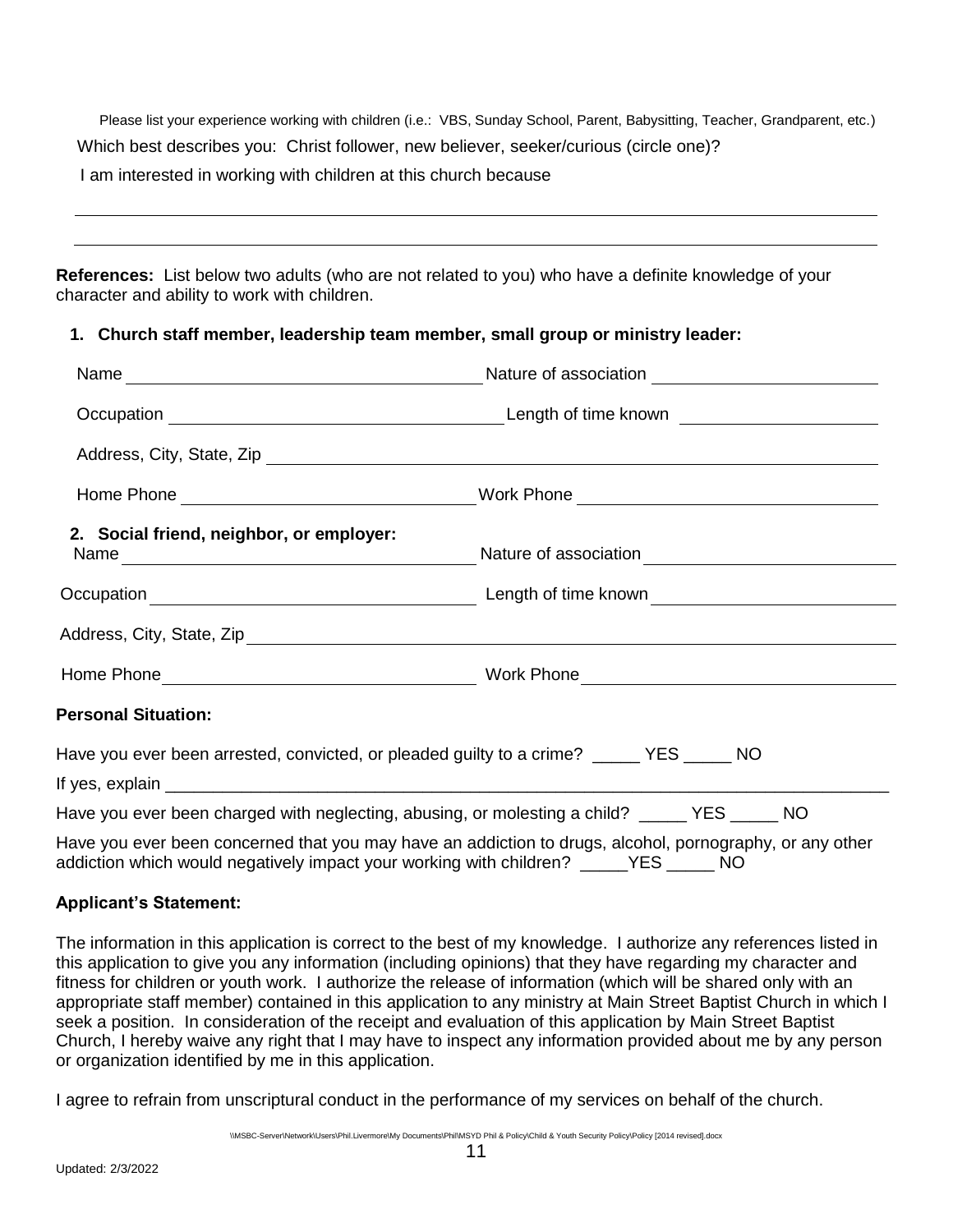I further state that I HAVE CAREFULLY READ THE FOREGOING RELEASE AND KNOW THE CONTENTS THEREOF AND SIGN THIS RELEASE AS MY OWN FREE ACT. This is a legally binding agreement in which I have read and understood.

#### **BACKGROUND CHECK AUTHORIZATION**

I hereby authorize Main Street Baptist Church and its designated representatives to conduct a criminal background check whether said file is local, state or national. I further authorize the references listed on this application to give information regarding my character and fitness for ministry work with children.

Applicant's Signature:  $\blacksquare$ 

### **PARTICIPATION COVENANT**

- **1.** An applicant who has been convicted of child abuse of any kind will not be permitted to work with children or youth in any church-sponsored activity.
- **2.** Volunteers working with children and youth will observe the "Two Person Rule".
- **3.** Volunteers working with children and youth will annually review this policy and keep current with procedures and state laws regarding protecting against and reporting child abuse.
- **4.** Volunteers will immediately report to their supervisor any behavior that seems abusive or inappropriate.

#### **Please answer each of the following questions:**

- **1.** As a volunteer, do you agree to observe and abide by all church policies regarding working in ministries with children and youth? \_\_\_\_\_ Yes \_\_\_\_\_ No
- **2.** As a volunteer, do you agree to participate in training and education events provided by the church related to your volunteer assignments? \_\_\_\_ Yes \_\_\_\_ No
- **3.** As a volunteer, do you agree to observe the "Two Person Rule" as explained in the policy?

\_\_\_\_\_ Yes \_\_\_\_\_ No

**4.** As a volunteer, do you agree to promptly report abusive or inappropriate behavior to your supervisor? \_\_\_\_\_ Yes \_\_\_\_\_ No

#### **I have read this Participation Covenant, and agree to abide by the policies set forth above.**

**Signature Date** 

**Print Full Name**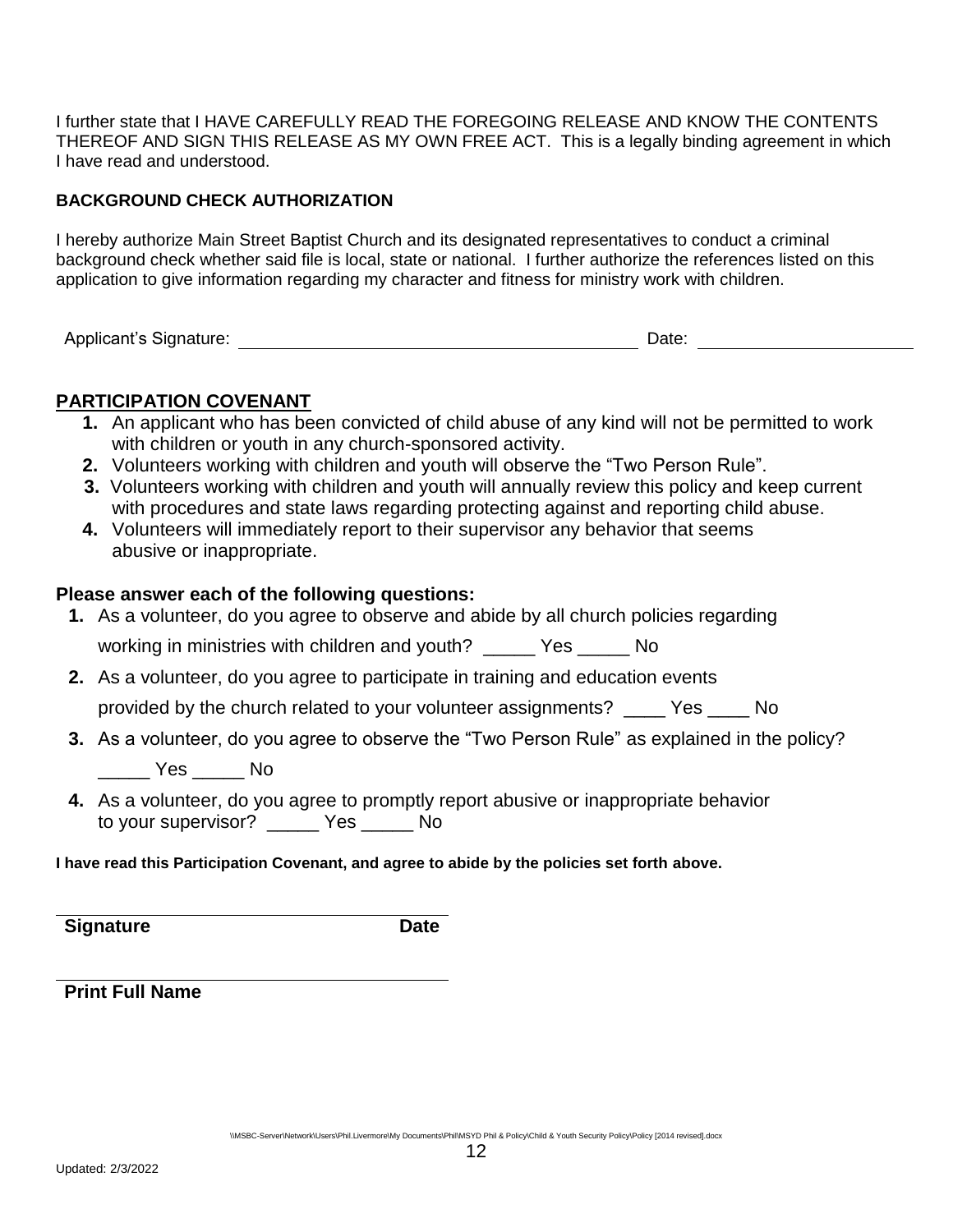### <span id="page-12-0"></span>**Appendix B**

### **Main Street Baptist Church**

## **Medical Information and Release Form**

|                                                                                                                                                                                                                                      | Age DOB              |
|--------------------------------------------------------------------------------------------------------------------------------------------------------------------------------------------------------------------------------------|----------------------|
|                                                                                                                                                                                                                                      |                      |
| Parent/Guardian Parent/Guardian Phone                                                                                                                                                                                                |                      |
| Family Physician example and the contract of the contract of the contract of the contract of the contract of the contract of the contract of the contract of the contract of the contract of the contract of the contract of t       |                      |
|                                                                                                                                                                                                                                      |                      |
| Are immunizations current? (especially tetanus)<br>Past Medical History (check appropriate information):                                                                                                                             |                      |
| ______Asthma _______Sinusitis _______Bronchitis _______Kidney Trouble                                                                                                                                                                | <b>Heart Trouble</b> |
| Diabetes ________Dizziness ____________Stomach Upset __________Hay Fever                                                                                                                                                             |                      |
| -------- Other (please explain)<br>Allergies: (please list specific allergy and treatment necessary).                                                                                                                                |                      |
|                                                                                                                                                                                                                                      |                      |
|                                                                                                                                                                                                                                      |                      |
| Insect stings/bites <b>contract to the contract of the contract of the contract of the contract of the contract of the contract of the contract of the contract of the contract of the contract of the contract of the contract </b> |                      |
|                                                                                                                                                                                                                                      |                      |
|                                                                                                                                                                                                                                      |                      |
| Childhood diseases: ________Chicken pox ________ Measles _______ Mumps                                                                                                                                                               |                      |
|                                                                                                                                                                                                                                      |                      |
|                                                                                                                                                                                                                                      |                      |
|                                                                                                                                                                                                                                      |                      |
|                                                                                                                                                                                                                                      |                      |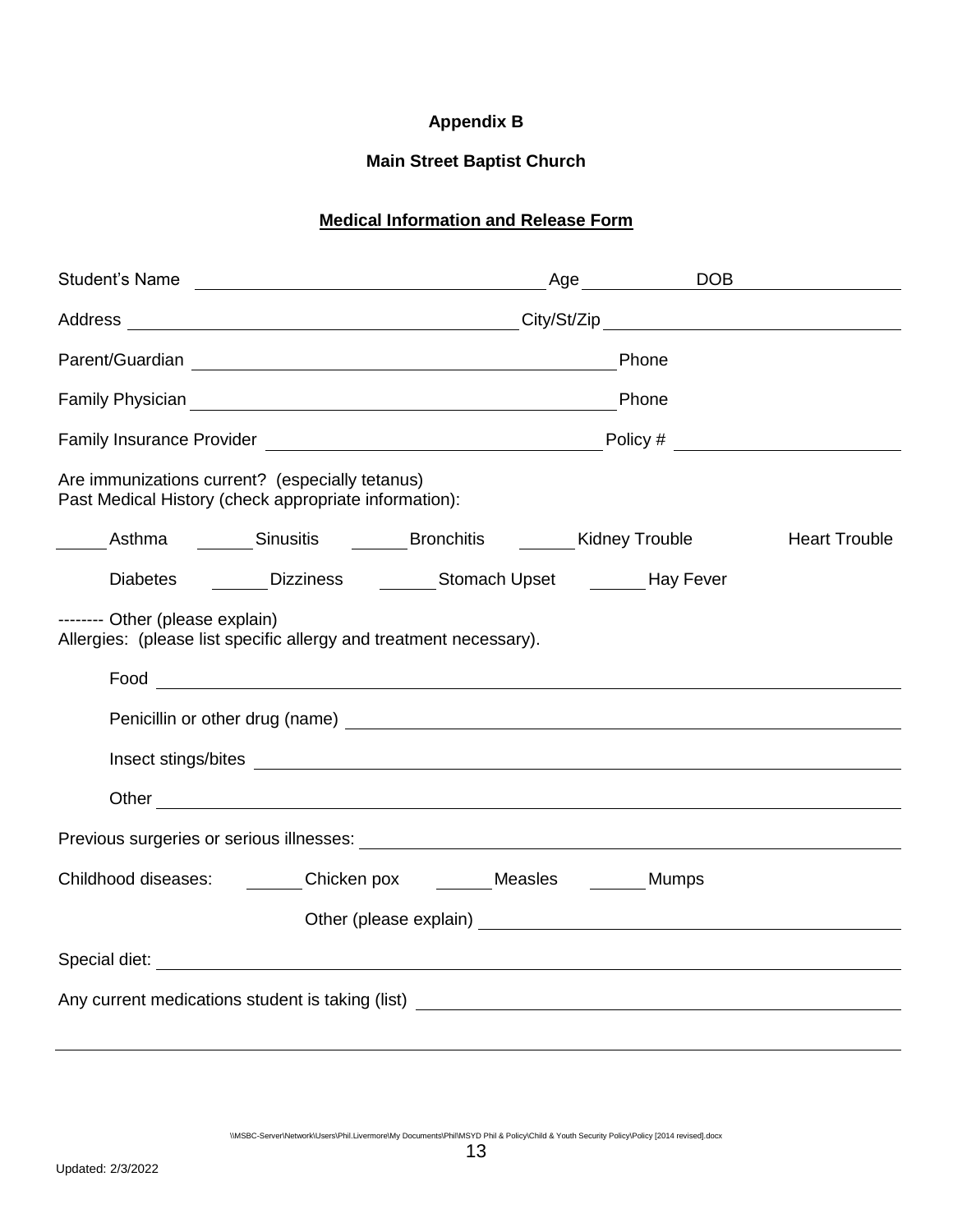My permission is granted for Main Street Staff and Parents-in-charge to obtain necessary medical attention in case of sickness or injury to my child. I, the undersigned, do hereby verify that the above information is correct and I do hereby release and forever discharge all Main Street Staff, employees, and parents from any and all claims, demands, actions, or cause of action, past, present, or future arising out of any damage or injury while participating in youth events. I assume full financial responsibility for and agree to pay all expenses relating to medical treatment.

#### **Permission for pictures on church publicity materials:**

Your children may be photographed and/or videotaped during a church sponsored program and placed in church publications, the newspaper or on the Main Street Baptist Church website.

Please indicate below indicating that you give/do not give permission for video clips and photos of your child in church publications, the newspaper, or on the Main Street Baptist Church website.

I give permission for photographs and video clips of my child to be used for publicity purposes.

I do not give permission for photographs and video clips of my child to be used for publicity purposes.

I further agree that if my son or daughter creates a disciplinary problem necessitating early return from an event, I will be responsible for all related costs.

Parent Signature

Date and the state of the state of the state of the state of the state of the state of the state of the state of the state of the state of the state of the state of the state of the state of the state of the state of the s

<span id="page-13-0"></span>**Appendix C**

#### **Main Street Baptist Church Accident/Injury Report Form**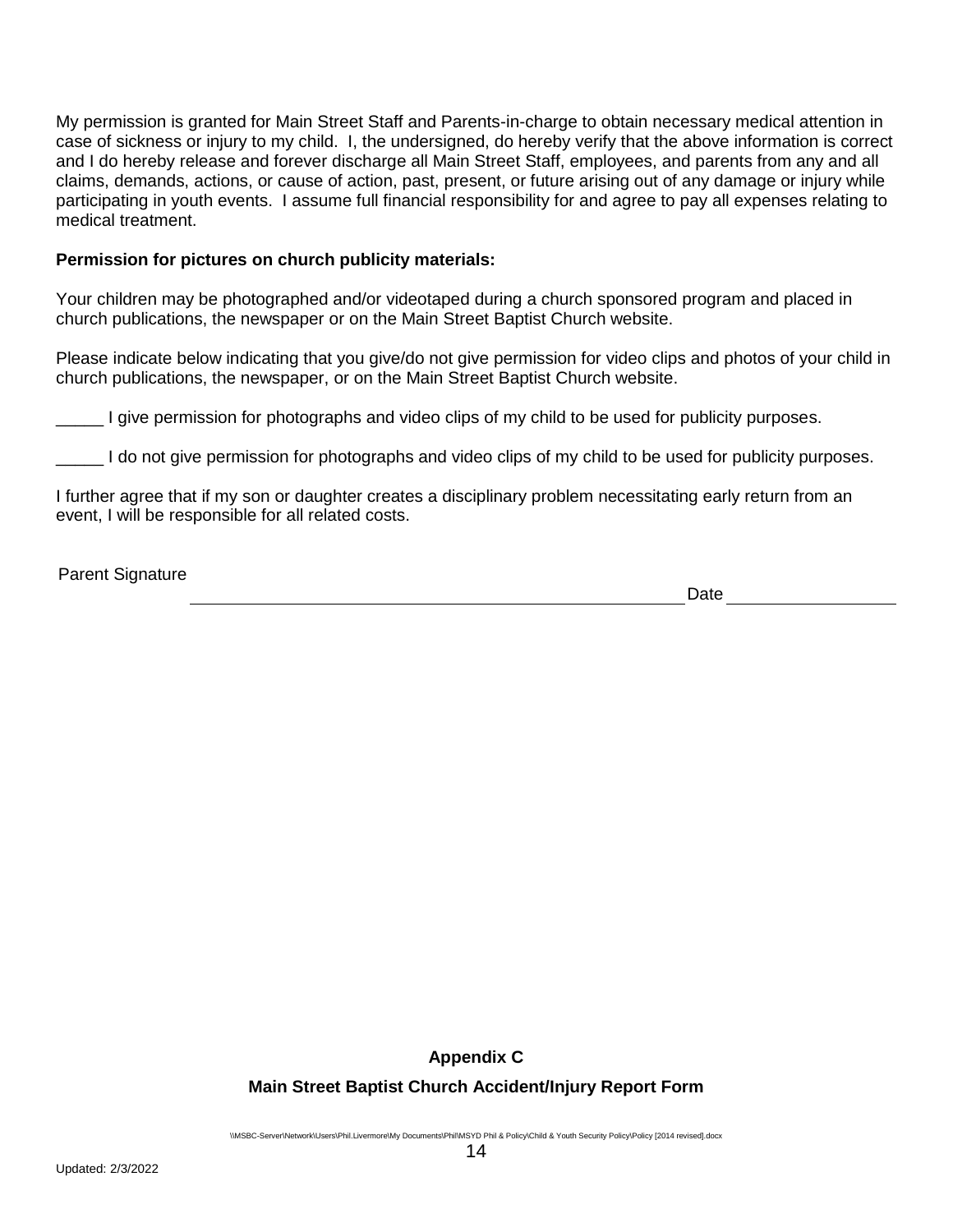|                                                                                                                              |                                                                                                                                                                   |                                                    |                                                            | Sex: Male Female                                                                                                                                                          |
|------------------------------------------------------------------------------------------------------------------------------|-------------------------------------------------------------------------------------------------------------------------------------------------------------------|----------------------------------------------------|------------------------------------------------------------|---------------------------------------------------------------------------------------------------------------------------------------------------------------------------|
| Address:                                                                                                                     | <u> 1980 - Jan Samuel Barbara, martin da shekara tsara 1980 - An tsara 1980 - An tsara 1980 - An tsara 1980 - An</u>                                              |                                                    |                                                            |                                                                                                                                                                           |
| City:                                                                                                                        |                                                                                                                                                                   |                                                    |                                                            |                                                                                                                                                                           |
|                                                                                                                              |                                                                                                                                                                   |                                                    |                                                            |                                                                                                                                                                           |
|                                                                                                                              | Status: Member Staff Guest Other: (specify)                                                                                                                       |                                                    |                                                            |                                                                                                                                                                           |
|                                                                                                                              |                                                                                                                                                                   | Date of Accident:                                  |                                                            |                                                                                                                                                                           |
|                                                                                                                              |                                                                                                                                                                   |                                                    |                                                            |                                                                                                                                                                           |
| NATURE OF INJURY<br>Abrasion<br>Asphyxiation<br><b>Bite</b><br><b>Bruise</b><br><b>Burn</b><br>Concussion<br>Other (specify) | Cut<br><b>Dislocation</b><br>Fracture<br>Laceration<br>Poisoning<br>Puncture                                                                                      |                                                    | <b>Scalds</b><br><b>Scratches</b><br>Shock (el.)<br>Sprain |                                                                                                                                                                           |
| Abdomen<br><b>Back</b><br>Chest<br>Face<br>Finger<br>Head                                                                    | DESCRIPTION OF ACCIDENT/PART OF BODY INJURED<br>Ankle<br>R/<br>R/<br>Arm<br>R/<br>Ear<br>L)<br>Elbow (<br>R/<br>$\Box$<br>R/<br>$\Box$<br>Eye<br>R/<br>Foot       | Mouth<br>Nose<br>Scalp<br>Tooth<br>Other (specify) |                                                            | Hand<br>R/<br>R/<br>Knee<br>R/<br>Leg<br>R/<br>Wrist (<br>How did the accident happen? What was the person doing? Where was the person? List any specifically unsafe acts |
|                                                                                                                              |                                                                                                                                                                   |                                                    |                                                            | and unsafe conditions existing? Specify any tool, machine or equipment involved? Additional space available on back.                                                      |
| <b>IMMEDIATE ACTION TAKEN</b>                                                                                                | First Aid Treatment Given: ___ YES ___ NO By Name:                                                                                                                |                                                    |                                                            |                                                                                                                                                                           |
| First Aid Rendered:<br>Sent to Hospital?  YES  NO                                                                            | Transported to health care facility for further examination/treatment? YES NO<br>Ambulance Personal Vehicle ___ Friends Vehicle (name) __________________________ |                                                    |                                                            |                                                                                                                                                                           |
| Form Submitted by:                                                                                                           | Please attach additional comments/information on back of sheet.                                                                                                   |                                                    |                                                            | Signature & Date: ________________________                                                                                                                                |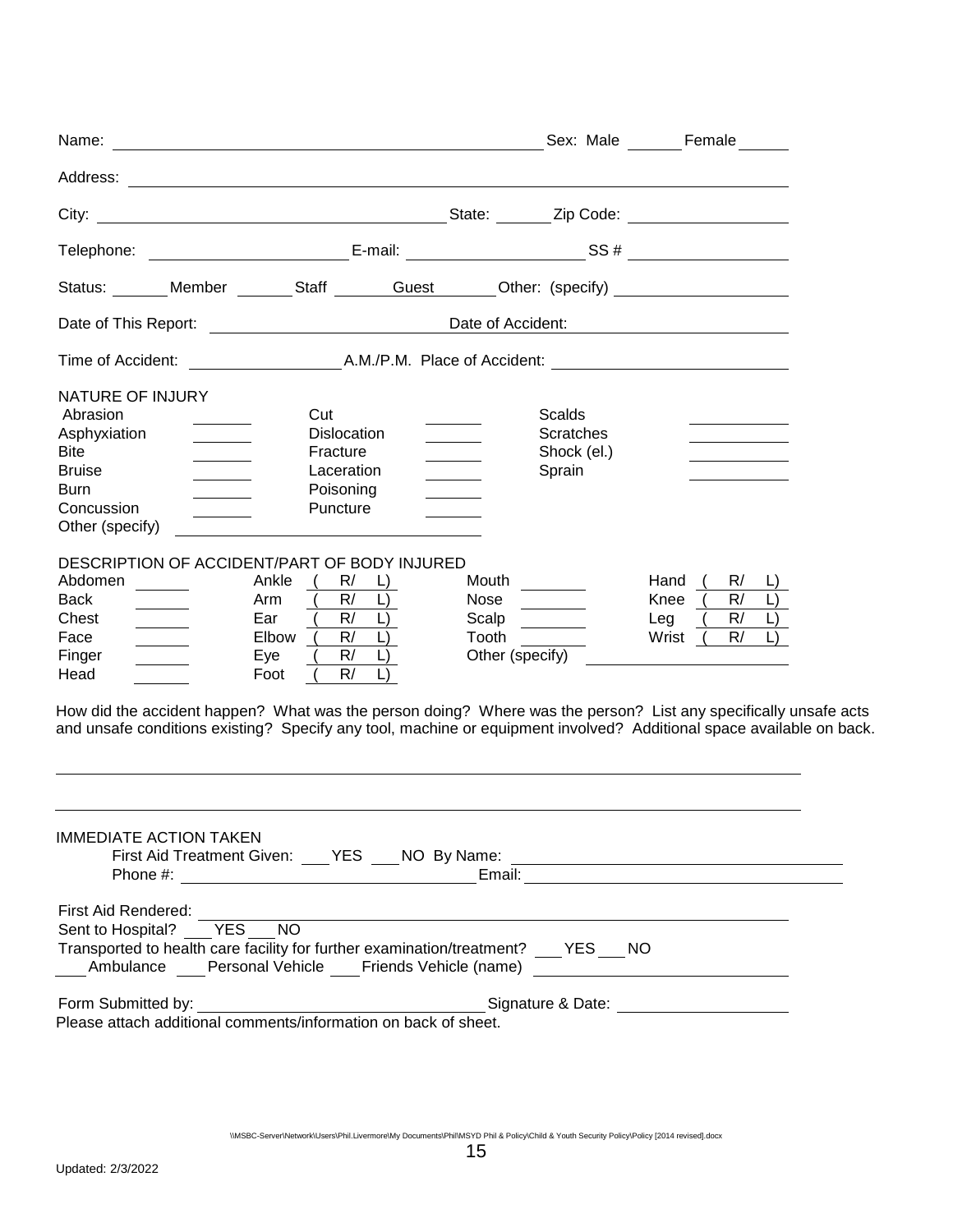#### **Appendix D ALLEGATION OF ABUSE SHEET**

<span id="page-15-0"></span>Date & Time Report Filed:

Person(s) making allegations:

Specific Allegations being made:

The alleged victim(s):

The alleged perpetrator(s):

The allegations were reported to:

Date & Time Report Filed to Governmental Authorities: Please include specific governmental agency, and person(s) that were consulted (The New York State Abuse Hotline is 1-800-342-3720):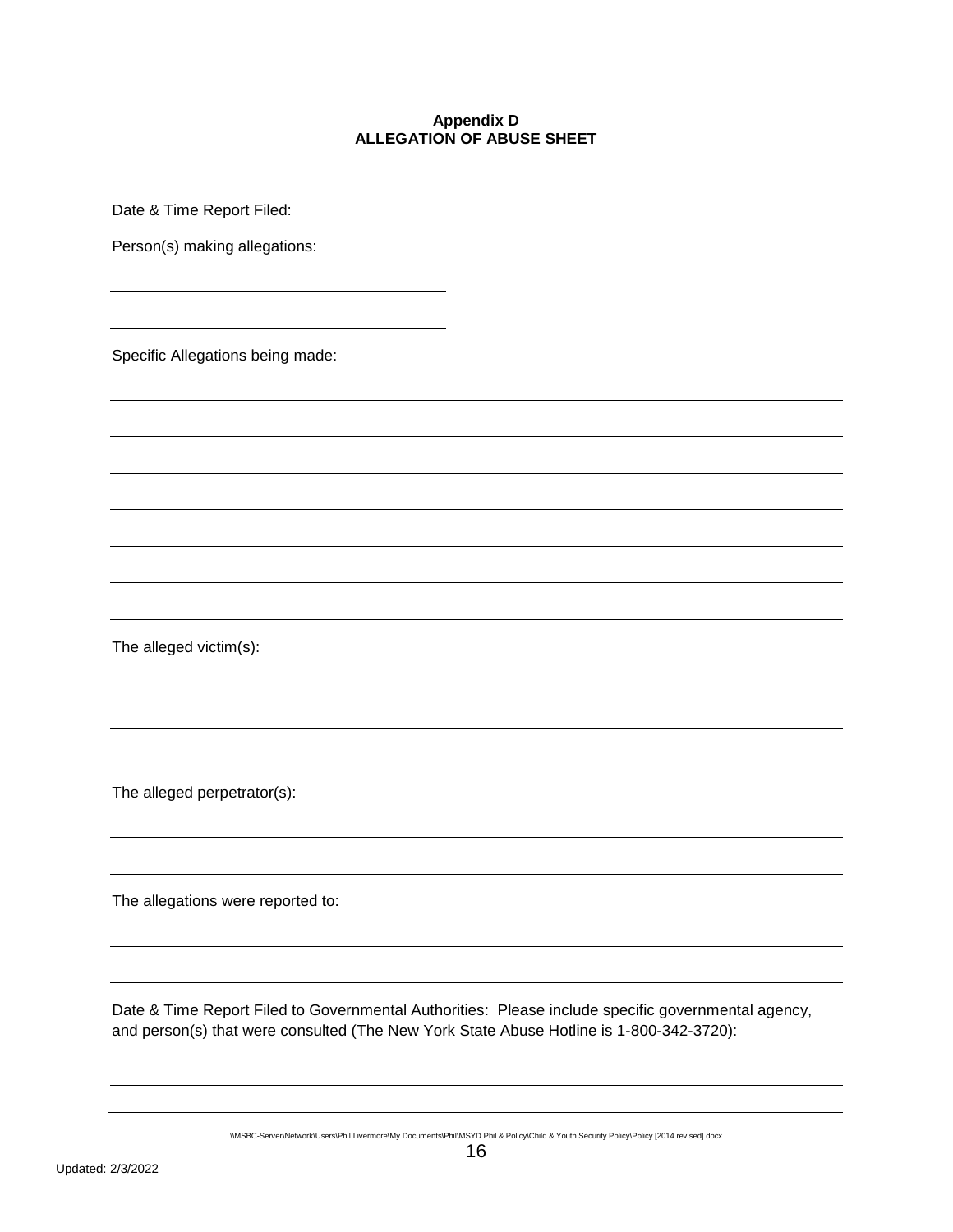## <span id="page-16-0"></span>Appendix E Telephone Reference Checklist: Applicant's Name: \_\_\_\_\_\_\_\_\_\_\_\_\_\_\_\_\_\_\_\_\_\_\_\_\_\_\_\_\_\_\_\_\_\_\_\_\_\_\_\_\_\_\_\_\_\_\_\_\_\_\_\_\_\_\_ Name of Reference:  $\blacksquare$ Date: \_\_\_\_\_\_\_\_\_\_\_\_\_\_ Telephone: \_\_\_\_\_\_\_\_\_\_\_\_\_\_\_\_\_\_\_\_\_\_\_\_\_\_\_\_\_\_\_\_\_\_\_\_\_\_\_\_\_ This is \_\_\_\_\_\_\_\_\_\_\_\_\_\_\_\_\_\_. I am with the \_\_\_\_\_\_\_\_\_\_\_\_\_\_\_\_\_\_\_\_\_\_\_\_ committee/team of Main Street (committee member) (committee/team name) Baptist Church of Oneonta, NY. \_\_\_\_\_\_\_\_\_\_\_\_\_\_\_\_\_\_\_\_\_\_\_\_\_\_\_\_\_\_\_\_ has made application as a (applicant's name) volunteer worker in our children's or youth ministry. We have been given authorization to contact you. It will only take a few minutes. Could you please answer the following questions to the best of your ability?

- 1. How long have you known the applicant?
- 2. In what capacity have you been associated with the applicant?
- 3. In your opinion, is the above worker candidate fully qualified to work with children and youth?
- 4. What concerns, if any, would you have in allowing this person to work with children or youth?
- 5. Would you entrust your child into this person's care?